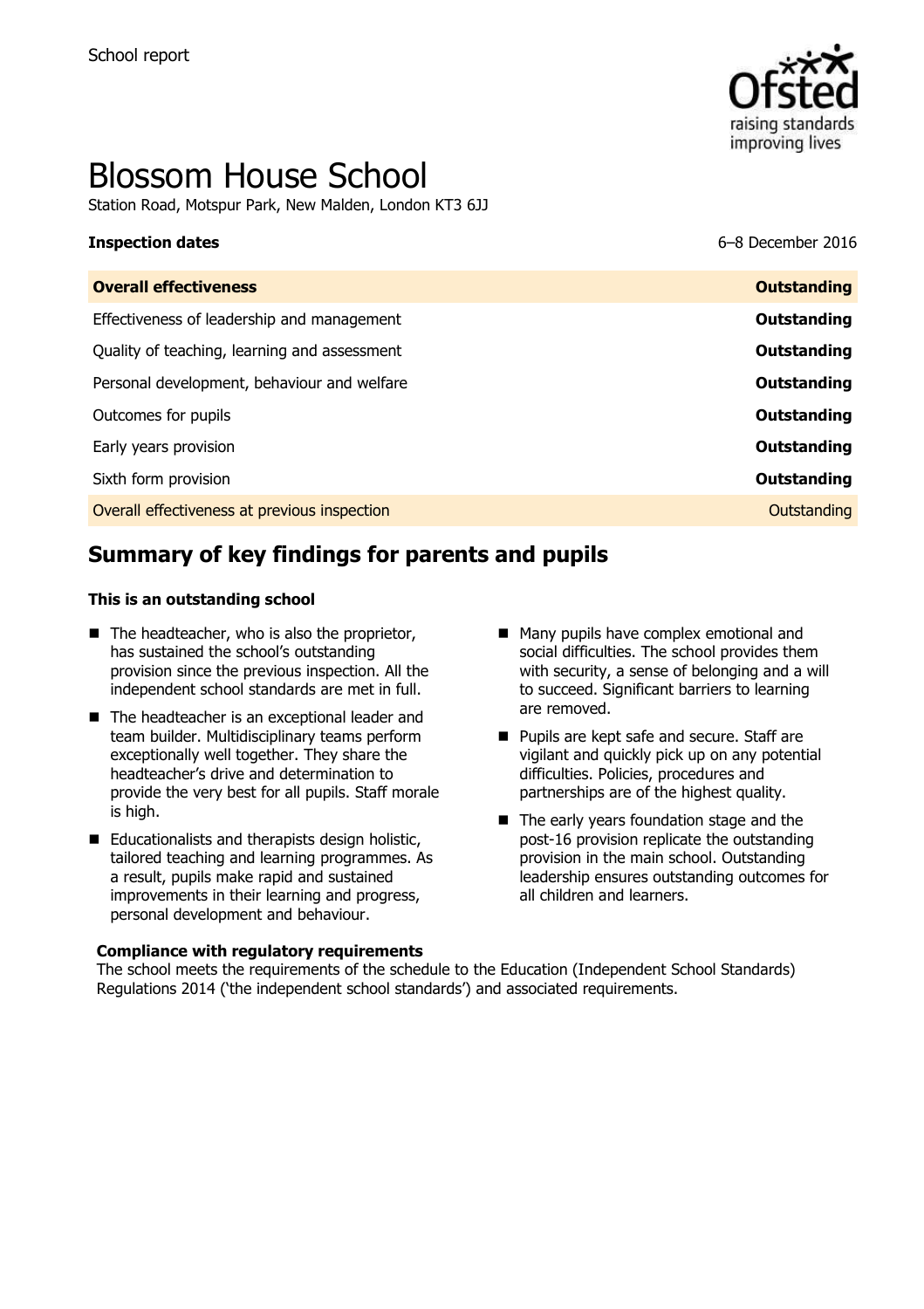

# **Full report**

# **What does the school need to do to improve further?**

- Continue to provide pupils with work which makes them think hard about their learning, including providing further academic courses for those learners who are able to undertake them in the sixth form.
- Share outstanding practice with other schools, so that more pupils benefit from this excellent provision.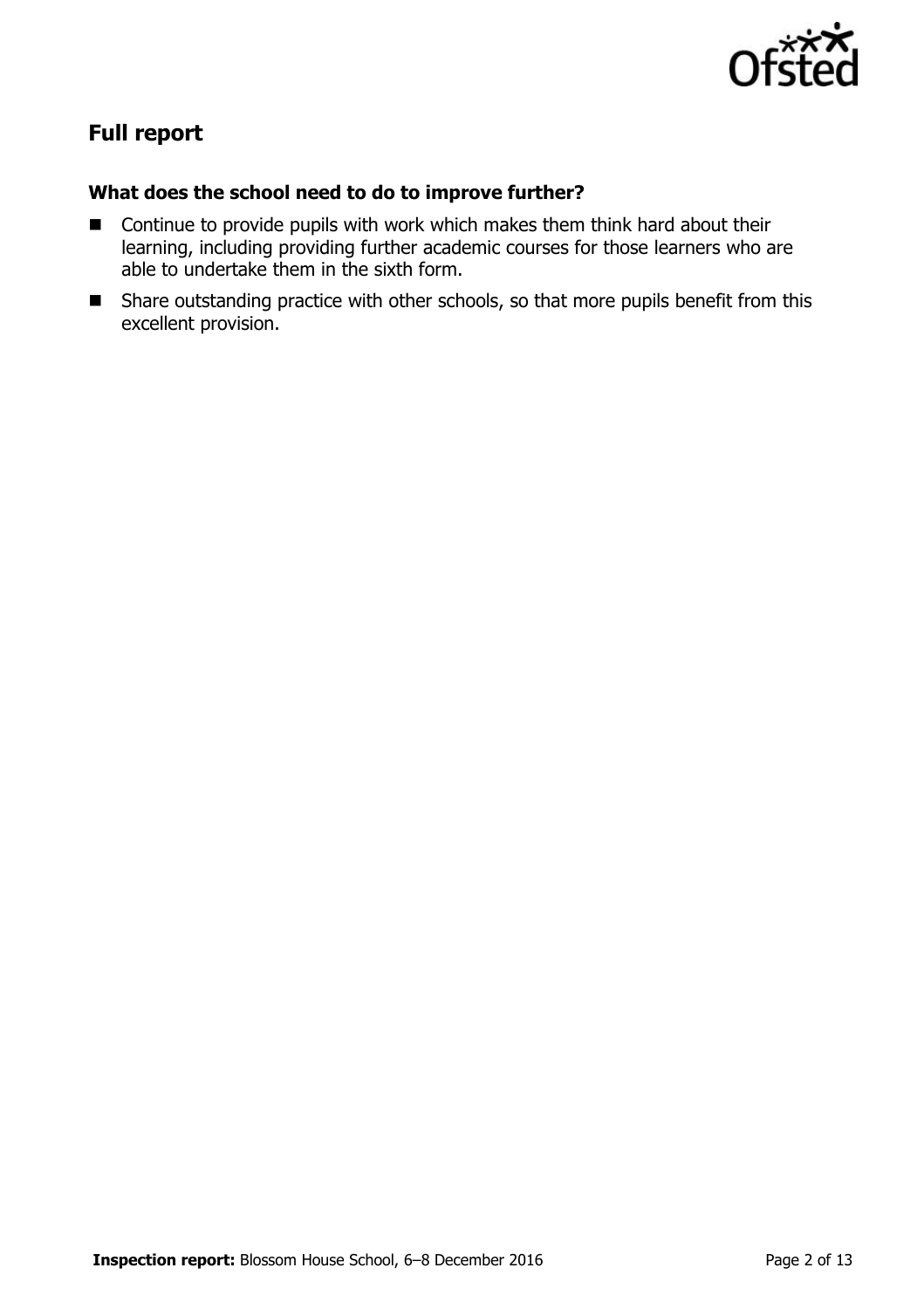

#### **Inspection judgements**

#### **Effectiveness of leadership and management COUTS** Outstanding

- The headteacher has made sure that outstanding teaching, learning and pupils' progress, together with a highly inclusive curriculum, have been maintained since the previous inspection. She has secured further significant improvements. These include a purpose-built school and additional new premises for some of the younger children, which are fully accessible. Facilities include a gymnasium, a food technology room, science laboratories and IT (information and technology) facilities. The school continues to meet all the independent school standards.
- The headteacher has bolstered leadership capacity at all levels. Senior and middle leaders have been specifically appointed because they have either experience in education and/or therapeutic strategies, as well as a proven track record of success. As a result, there have been strong improvements in pupils' behaviour, and the promotion of pupils' spiritual, moral, social and cultural development. Additionally, the quality of provision in the early years foundation stage has improved significantly.
- At the forefront of every decision and subsequent action is a determined and concerted effort to make sure that the very often complex and diverse needs of all pupils are fully met. There is a demonstrable and united belief from all leaders that, with the right type of support and training, everyone can achieve their full potential. This provides a clear mandate for success.
- Every pupil makes exceptional progress, irrespective of background, gender, ethnicity and learning difficulty. Pupils develop the prerequisite skills to become independent, respectful and mature young people, ready for the next stage of their learning and for life.
- The leadership of teaching and learning has been strengthened considerably. A team of teaching and learning leaders make regular checks on the quality of teaching and provide staff with evaluative feedback on what they need to work on next. They check to see if staff have acted upon their advice.
- A relatively new team of middle leaders complements these new positions. This provides coaching and mentoring for colleagues who can voluntarily opt into support programmes. Line managers use their expertise to refer any teacher or other member of staff who requires help. Guidance and support is also provided for those teachers new to the profession and to teachers who are on the teacher training alliance programme. While the school works with a number of other schools, it has yet to share its outstanding practice on a regular basis.
- **Professional development and training are given a high priority. There is a clear cycle** of staff appraisal to make sure that everyone is able to deliver high-quality programmes of learning and therapy.
- Monitoring has been enhanced further through the appointment of a data analyst manager. All monitoring information, including pupils' progress information, is analysed incisively. Any pupil in danger of underachieving is swiftly identified with additional support put in place.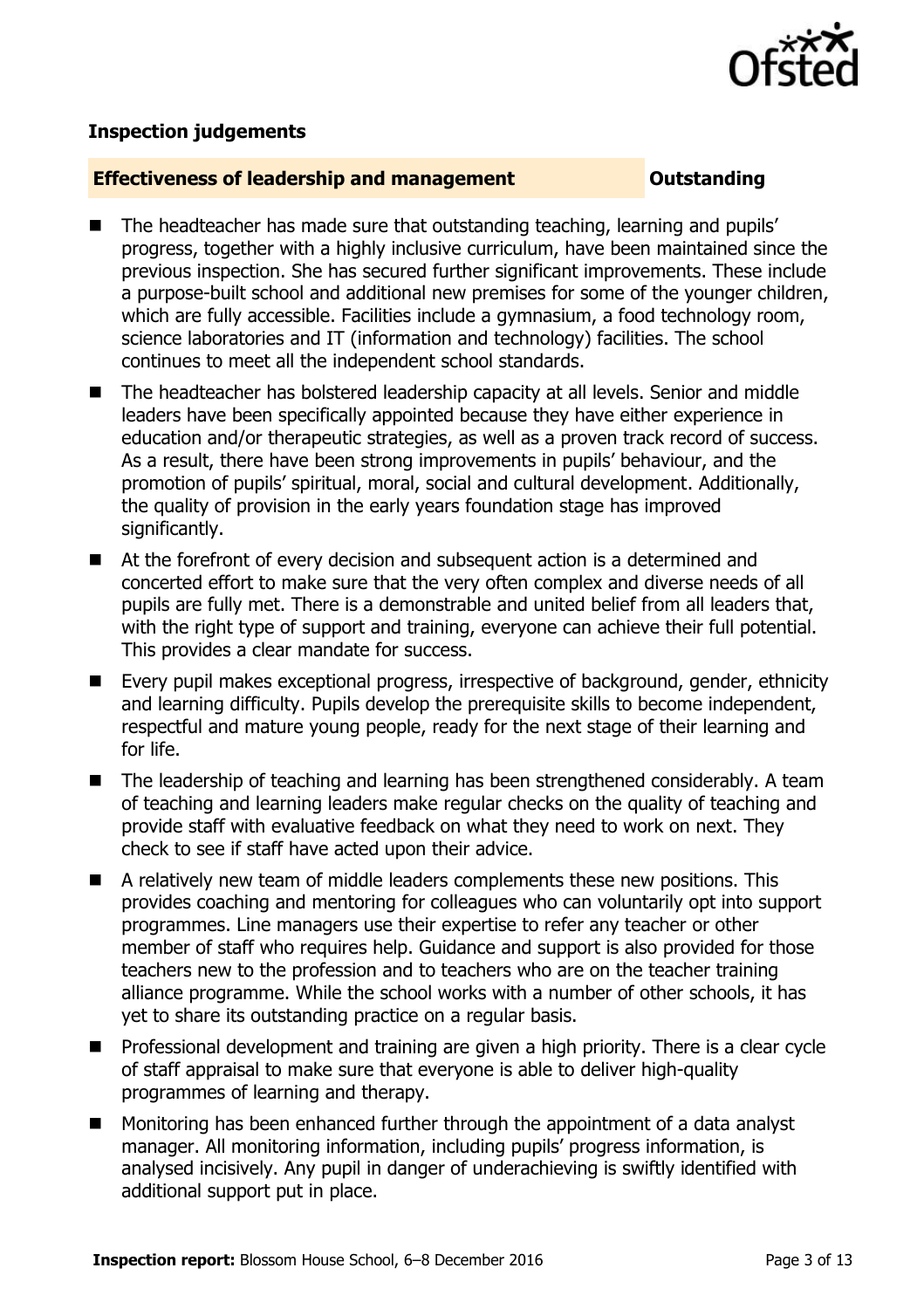

- Pupils learn a broad range of subjects, and follow a modified national curriculum. This provides a framework for highly individualised learning programmes, also reflecting pupils' statutory rights as outlined in their individual education plans. There are numerous extra-curricular activities including playing an instrument and singing in the choir, as well as a wide range of visits and visitors.
- The inclusive ethos of the school promotes pupils' spiritual, moral, social and cultural development very well. Likewise, the curriculum supports pupils' understanding of British values and citizenship effectively. Many activities promote pupils' understanding of democracy and the rule of law. For example, pupils vote weekly on topical issues, including whether it is wise for celebrities to be involved in politics. School councillors are elected through a voting system. Pupils learn about differences between people, including other faiths and religions. Older pupils visit Paris and Barcelona to experience first-hand different cultures, as well as learning key life skills when undertaking the Duke of Edinburgh's Award.

### **Safeguarding**

- The arrangements for safeguarding are effective. The safeguarding policy has been updated and covers all current statutory guidance. It is available to parents on request and is also published on the school's website.
- Safeguarding and pupils' welfare are the highest priorities for all staff. Policies, procedures and practice are led by the primary designated safeguarding lead who is also the family liaison coordinator. She is supported by a further five designated safeguarding leads. Staff insight and knowledge of every family and their children's needs, coupled with the close liaison between educational and therapeutic teams, means that all pupils are kept safe and secure. The lead safeguarding officer oversees all tiers of support with the welfare team and therapists. Help is tailored to meet the needs of families and their children. They range from sign-posting parents to mentoring schemes and respite, to workshops to raise their awareness of domestic violence, and preventing extremism and radicalisation. Any child protection concerns are recorded and reported to the appropriate agencies. Indeed, the school is tenacious in making sure that pupils are protected and will re-refer if and when necessary to the local authority. All the required checks are undertaken to make sure adults are suitable to work with children.

### **Quality of teaching, learning and assessment Outstanding**

- Each class encompasses an exceptionally wide variation of abilities, needs and learning difficulties. Some pupils may have good functional language but low levels of comprehension, while other pupils are virtually non-verbal. Through highly effective collaborative work between the education teams and therapists, staff plan targeted and individualised learning programmes to make sure that activities are pitched effectively to meet pupils' needs and levels of understanding.
- Learning is sequential because skills are taught progressively. Adults provide a visual timetable and reiterate frequently what pupils' next steps are in their learning. As a result, pupils have a clear understanding of what they are to learn and how well they have achieved. They feel confident and reassured, thereby reducing anxiety levels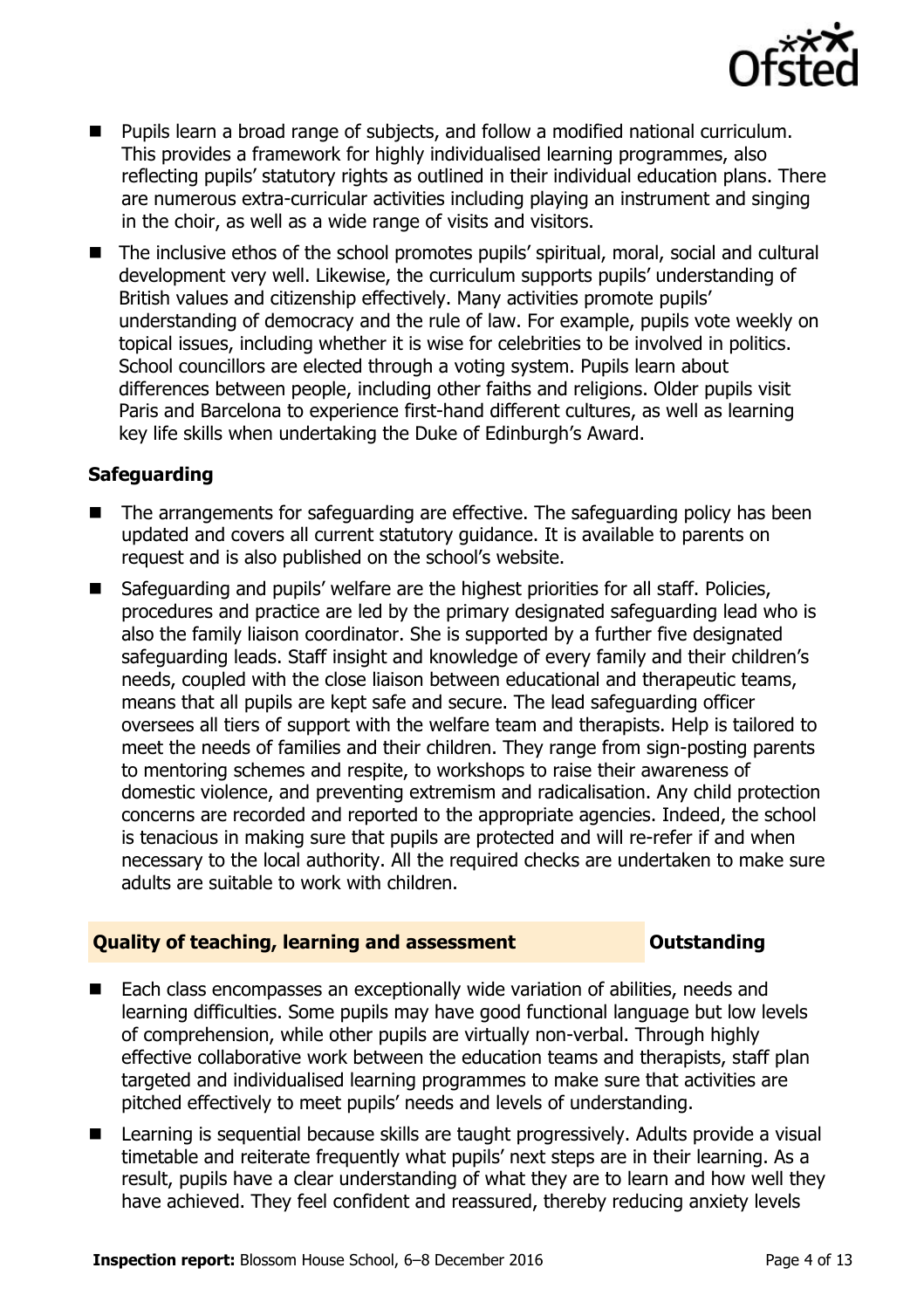

successfully. Staff systematically revisit these steps and check with pupils to assess whether they have achieved them. As a result, learning proceeds at a fast pace. Nonetheless, very occasionally, activities are too easy for some pupils because they already understand what they have been asked to do. Adults do not always revise the activities to make sure pupils' learning is challenging enough.

- Pupils' speech and language, and communication skills are constantly developed and reinforced. Adults seize on every opportunity to develop these skills. Older pupils are taught the appropriateness of language in different contexts. This gives pupils confidence to express their views and opinions in a variety of situations. Pupils also become more aware of their strengths and to use this knowledge to help them to make good career choices.
- Parents told inspectors that they know that their children are growing in confidence on a daily basis, because staff understand their children so well.
- Pupils' progress and behaviour are carefully monitored in lessons. Activities are quickly adapted to sustain pupils' attention and engagement in their learning. Pupils' ability to become resilient learners grows perceptibly in lessons.
- The behaviour management of pupils is exemplary, and ensures that pupils learn and develop with little distraction. All adults consistently implement the behaviour policy. The exceptionally strong relationships between pupils and adults, together with very small groups and one-to-one working, enable pupils to flourish and achieve well.

#### **Personal development, behaviour and welfare <b>COUTS** Dutstanding

#### **Personal development and welfare**

- The school's work to promote pupils' personal development and welfare is outstanding.
- Thorough assessments before pupils start school mean that leaders are able to build up a comprehensive profile of individual needs – academic, emotional and social. Many pupils have exceptionally fragile self-worth for a multitude of different and interwoven reasons before they start school. This often includes mental health issues which have often impeded pupils' ability to cope with school and life in general.
- Multidisciplinary teams with support from the family liaison coordinator implement a range of intensive strategies to develop pupils' ability to learn effectively, to interact appropriately, and to begin developing a more positive self-image. Staff are skilled in spotting pupils' potential talent or interest, and direct them to activities where they are guaranteed to flourish. As a result, rapid gains are made in pupils' personal development.
- **Pupils are helped to develop insight into their own capabilities, which has a** significant impact on their progress. Pupils told inspectors that the school is excellent. They explained that staff listen to them, they understand their problems, and even more importantly they do something about them. They said that the headteacher is 'amazing'. They are extremely proud of the school, believe in their own abilities and are keen to achieve even more.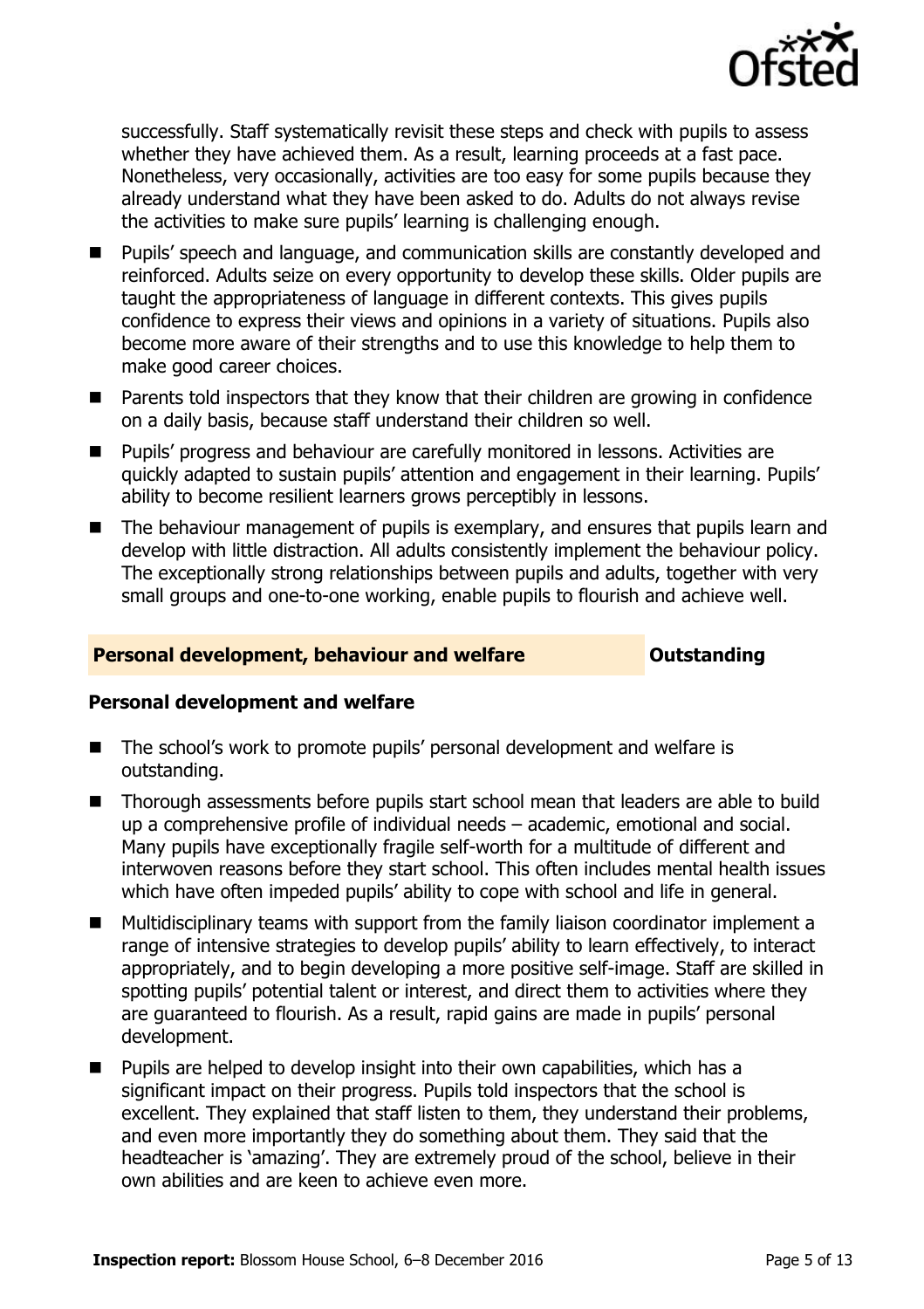

- Any possible barriers to pupils' learning and welfare are identified and resolved. Potentially vulnerable families and their children are given timely and much needed advice and support. The family liaison coordinator ensures that a myriad of interventions are well coordinated and targeted effectively. Through their discussions with inspectors and through the inspection survey, parents confirmed that they feel fully involved in their children's education, and exceptionally well supported.
- Outstanding teamwork and close monitoring of pupils' behaviour means that staff have a comprehensive overview of every pupil. They are on high alert to any nuances or differences in pupils' behaviour. They quickly identify, defuse and prevent any intimidating behaviour which has the potential to escalate into challenging behaviour or potential bullying. In almost every activity, adults emphasise respect for others, which enables pupils to develop a good awareness of the needs and rights of others.
- **Pupils are taught how to keep themselves safe and to recognise potential dangers,** including when using the internet. Activities and assemblies raise pupils' awareness of different forms of bullying. Older pupils have an appropriate understanding of issues such as relationships and drugs. Pupils said that they feel very safe in school.

#### **Behaviour**

- The behaviour of pupils is outstanding.
- As soon as children and other pupils start school, staff constantly encourage them to understand the impact that their behaviour has on others, to appreciate others' feelings, so that they can regulate their own behaviour.
- Staff model high expectations for behaviour and good manners. They reinforce good learning and behaviour through instant verbal praise and stars. As a consequence, the school is calm and orderly. Pupils move around the school quietly, and work hard in their small groups.
- Pupils' behaviour is also closely monitored and recorded electronically. Pupils' emotional and social progress is assessed, with specific therapies put in place if there are concerns. Staff and leaders are also able to identify any patterns and triggers for the most challenging behaviours and implement intensive therapeutic support for those pupils who need it. Pupils are also encouraged to recognise for themselves when they are not coping in lessons and breaktimes. They voluntarily choose to sit on a chair outside the class to reflect on their behaviour or in a calm room.
- Case studies confirm that the school's work has a profound and positive impact on modifying the most extreme and challenging behaviours and attitudes of a minority of pupils. Some of the older pupils met with inspectors, displaying remarkable selfassurance and maturity. They talked with pride about their achievements and progress. They relish the responsibilities they are given because they say staff can now trust them.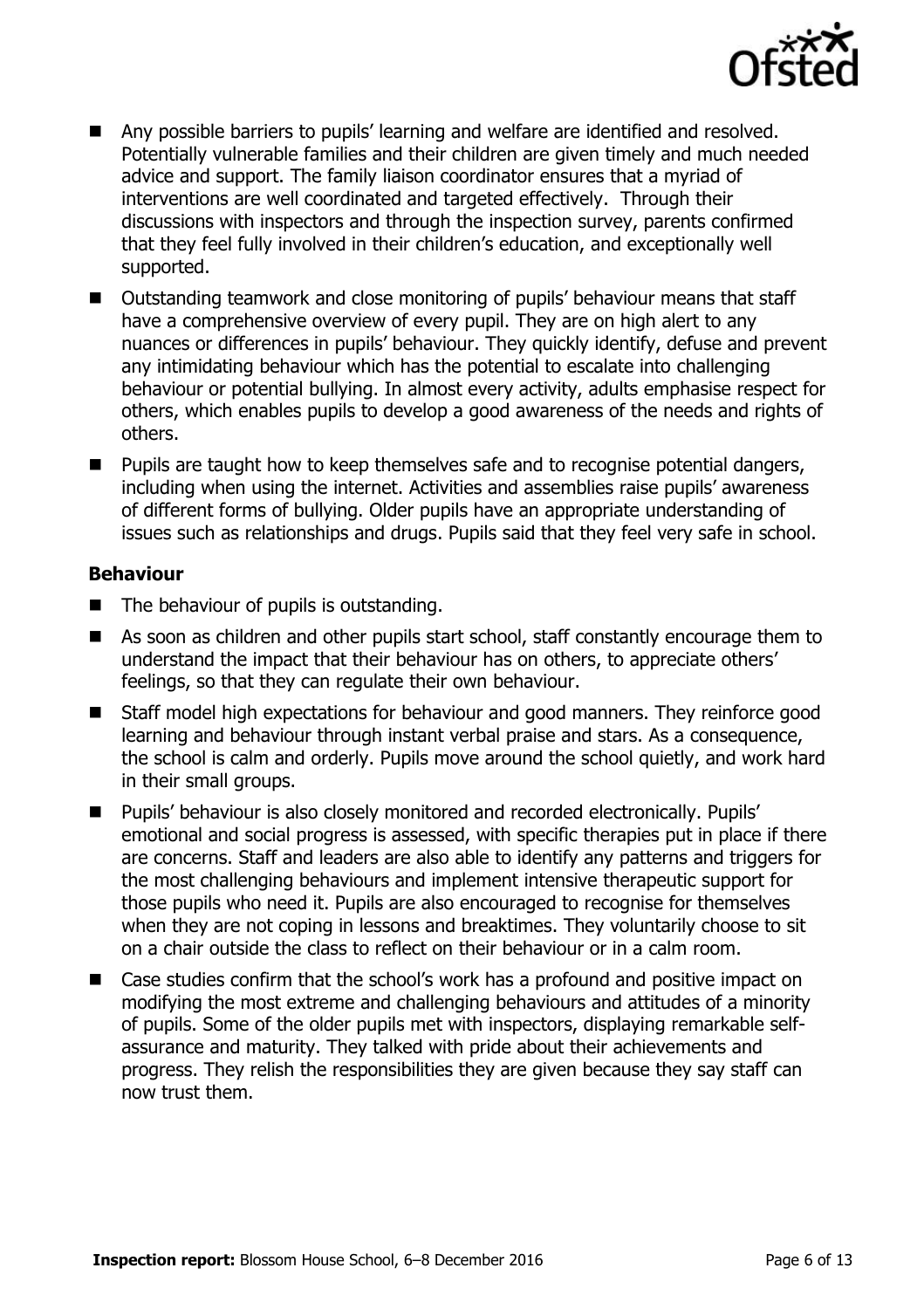

### **Outcomes for pupils Outstanding**

- **Pupils make rapid progress in all subjects from often very low starting points as a** result of tailored programmes that precisely meet pupils' individual needs, abilities and interests.
- **Pupils in all key stages are set challenging targets in English and mathematics as well** as functional targets, speech and language and social targets. The school's information confirms that almost all pupils make strong progress in these key areas. As a result, almost all pupils meet their challenging targets.
- Communication aids such as pictures, symbols, signing, and the use of written and spoken English are used to great effect. They support pupils' learning exceptionally well, promoting their confidence, independence and ability to communicate with increasing fluency and accuracy.
- Older pupils make good and often rapid progress across key stages 3 and 4. They study a wide range of qualifications which are carefully matched to their academic and personal needs. As a result, in 2016 almost all pupils gained a range of qualifications at GCSE grades A to G, including in English and mathematics.
- $\blacksquare$  The increasing number of pupils with complex learning needs and/or those with a diagnosis of autism also make outstanding progress. As with other pupils, they benefit from the holistic approach of a multidisciplinary team who fine-tune provision expertly to meet their needs.
- There are regular and accurate checks on pupils' progress which means that learning is sequential and in small steps. Overlearning concepts and skills consolidates pupils' learning and progress well.
- Reading is taught effectively. The teaching of phonics provides pupils with the foundations to read and write words with increasing accuracy. Those pupils who read to inspectors were fluent and confident readers. Pupils told inspectors that they love reading and that they appreciate the help they get from adults. Younger pupils have excellent support to read using symbols and signing.
- Less-able pupils use symbols to help them read text and, where appropriate, use sign language to read simple phrases. Adults are adept at making sure that every opportunity is used to reinforce pupils' reading skills across all subjects.
- **Pupils'** mathematical skills are developed well. They are encouraged to use and apply their understanding effectively. For example, pupils practise their gross motor skills, jumping on a number line. They simultaneously develop one-to-one correspondence and learn to identify numbers. Adults skilfully extend number recognition for those pupils who can identify numbers beyond 10.
- There are no differences between the progress made by disadvantaged pupils and their peers. They too make rapid progress in all key areas.
- Those pupils who are high-functioning in specific areas of learning also make good and often better progress because of the individualised approach to teaching, learning and assessment. However, they are not always encouraged to think hard about their learning.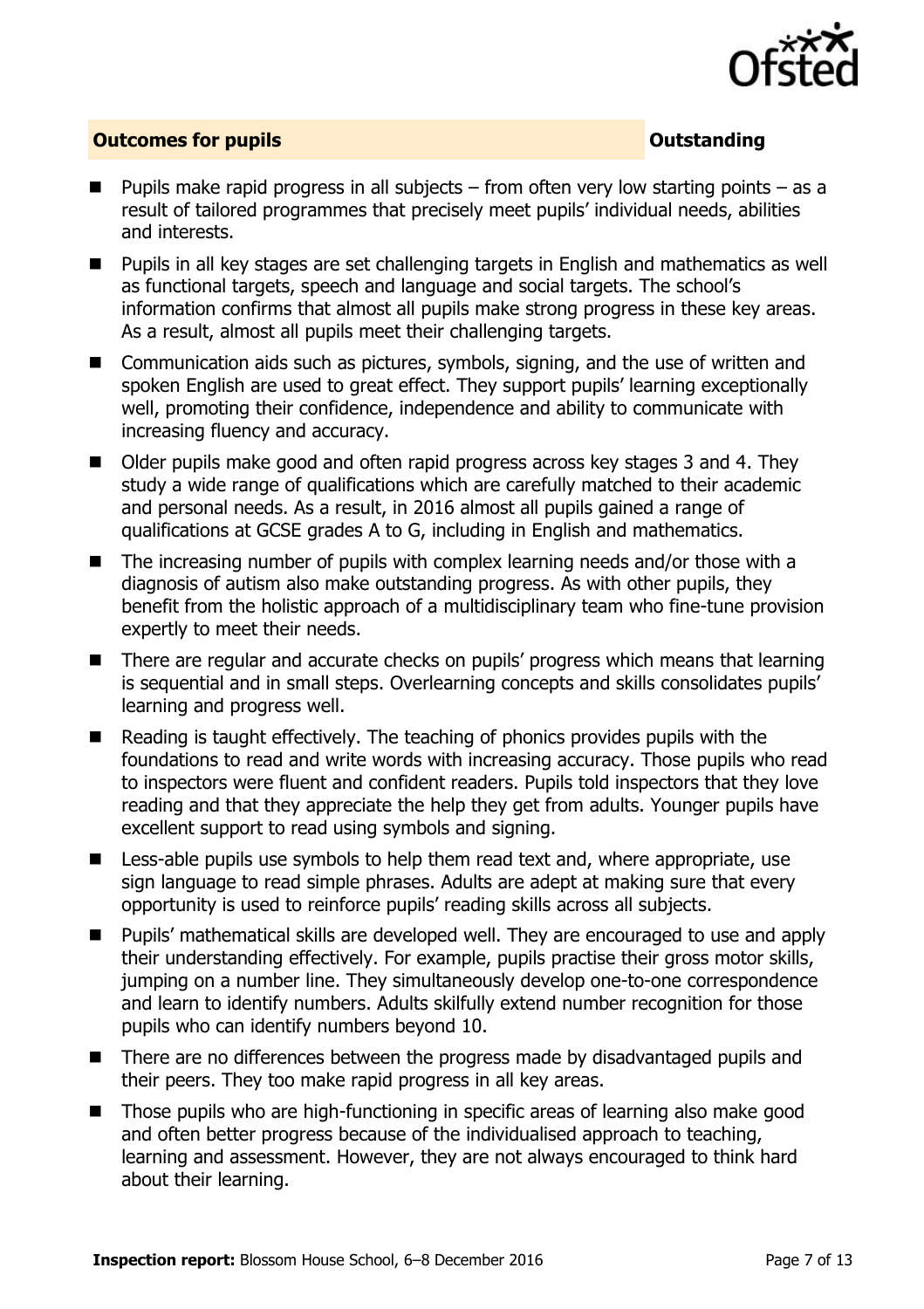

- The new integrated approach to teaching subjects through topics means that pupils' learning is enriched in all areas. Progress is rapid and sustained in all subjects, including vocational subjects and especially so in art and other creative subjects. Older pupils receive independent careers advice and work-related modules, including mock interviews and how to write their curriculum vitae.
- As a result, pupils are exceptionally well prepared for their next stage of education, training or employment. In 2016, every pupil went on to either further education or training. The post-16 provision has expanded rapidly over the last two years. This is mainly in response to high levels of parental satisfaction with the school, as reflected in the questionnaires and discussions with inspectors.

#### **Early years provision CONSTANDING TO A RESERVE THE SERVE TO A RESERVE THE SERVE TO A RESERVE THE SERVE TO A RESERVE THE SERVE TO A RESERVE THE SERVE TO A RESERVE THE SERVE TO A RESERVE THE SERVE TO A RESERVE THE SERVE T**

- $\blacksquare$  The early years section is a specialist provision for children with speech, language and communication difficulties. Year 1 pupils also attend this provision, providing them with further time to make a positive transition to key stages 1 and 2.
- The early years leader has an excellent understanding of what constitutes effective practice. She leads by example and promotes excellent team work. There is good professional development and training for all staff, including in sign language.
- Children are assessed when they enter the early years. Activities reflect the children's individual education plans. These are reviewed every half term to make sure that they continue to meet children's needs and to identify their next steps. Those children who are not achieving as they should have catch-up sessions to boost their progress.
- There is an integrated approach to teaching and learning. Children have intensive speech and language therapy, from the speech and language therapist, in groups and individually when required. Occupational therapy sessions complement this work. As a result, from exceptionally low starting points, children grow in confidence and are keen to explore the world around them.
- Children learn in very small groups or on a one-to-one basis. This enables adults to assess children's progress accurately. Teams are led by a teacher, a speech and language therapist, and a classroom assistant. Much of the teaching is multi-sensory to ensure that all children can access learning well.
- There is an excellent focus on developing children's ability to turn take and to cooperate with others. Children are eager to respond to the routines of the school and settle in quickly.
- The outdoor areas provide children with additional areas to develop in all areas, including their physical development. Children are able to choose from a range of activities on a daily basis.
- Parents are full partners in their children's learning, having regular updates, curriculum plans and themes and being invited to a multitude of different events. This includes termly sessions to support parents with their children's speech and language and behaviour at home.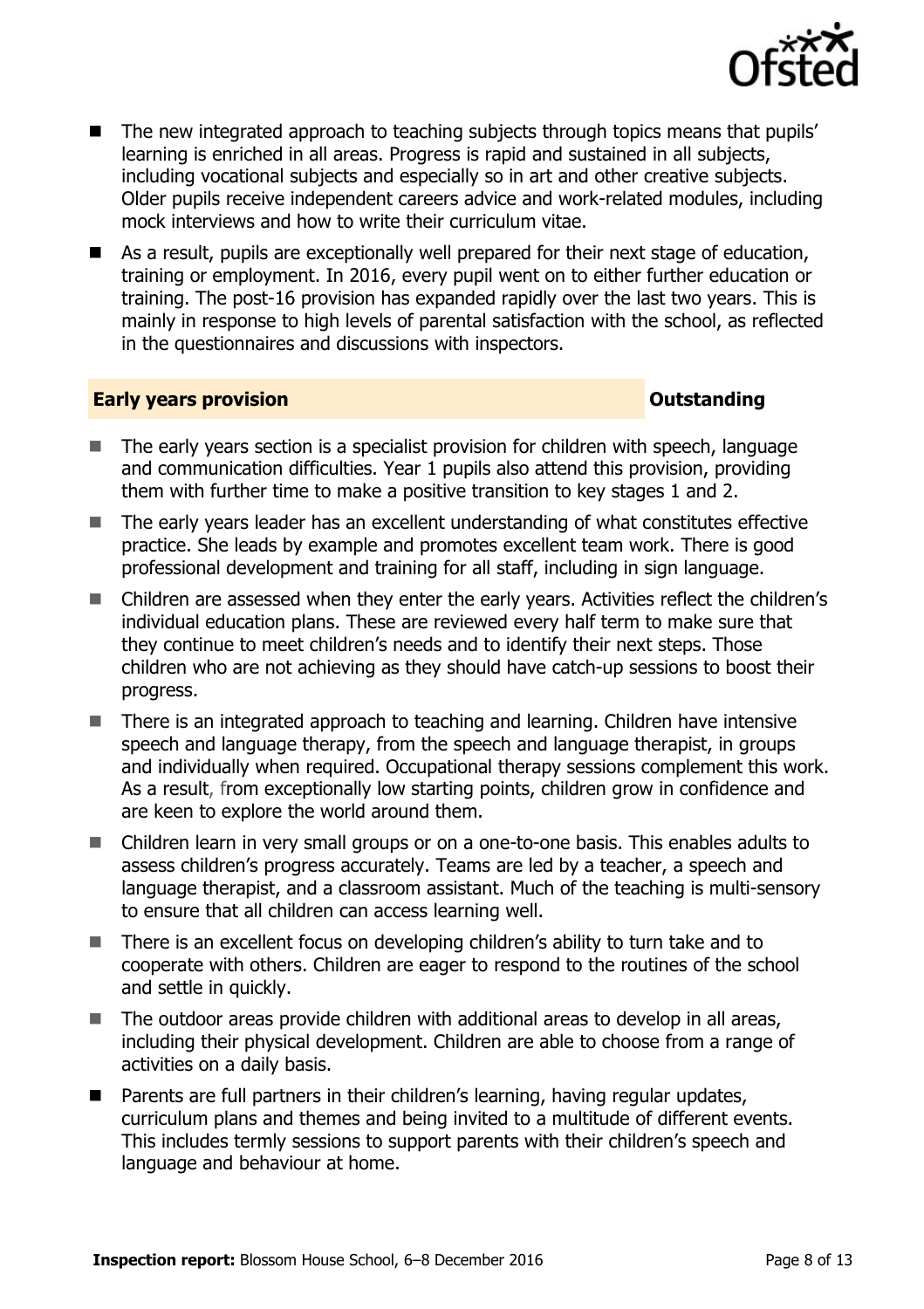

### **Sixth form provision CONSISTER SIXTERS IN A SET OUTSTANDING Outstanding**

- **Leaders have high expectations. They systematically monitor all aspects of provision** in order to drive up learners' achievement and promote their personal development.
- Learners have excellent opportunities to continue with their education. Many retake their GCSEs and all attend college on a part-time basis to undertake a work skills qualification.
- In 2016, almost all learners achieved their academic, functional, social, speech and language targets. This represents outstanding achievement given their starting points. Learners' progress is effectively checked and reviewed. Any learner at risk of falling behind has intensive support. As a result, learners continue to achieve their full potential in this key phase.
- Over the last four years, all learners have successfully accessed places in education, employment or training, including apprenticeships.
- Currently, there are very few academic pathways because only a small minority of learners are able to access these courses and qualifications. However, as this provision expands so do the needs and aptitudes of learners.
- $\blacksquare$  There is excellent continuity in practice from key stage 4, with taught modules in English, mathematics, as well as employability skills. Leaners continue to have personalised educational programmes and therapies in response to their needs and their educational statement or education, health and care plan.
- The close focus on developing learners' independent skills continues. Teaching assistants are used to secure learners' safety. They initially accompany learners to their part-time college course. Once confident, learners attend independently but stay in touch via texting with their college assistant to let them know that all is well. Learners develop into confident and respectful young people.
- Impartial careers advice and quidance is well organised and successful. It is linked effectively to personal, social, and health education (PSHE) and to activities which promote learners' spiritual, moral, social and cultural development.
- Enterprise skills are developed through community and charity events. Learners have many opportunities to take part in sports activities with other learners from different settings, thus developing their communication skills and confidence.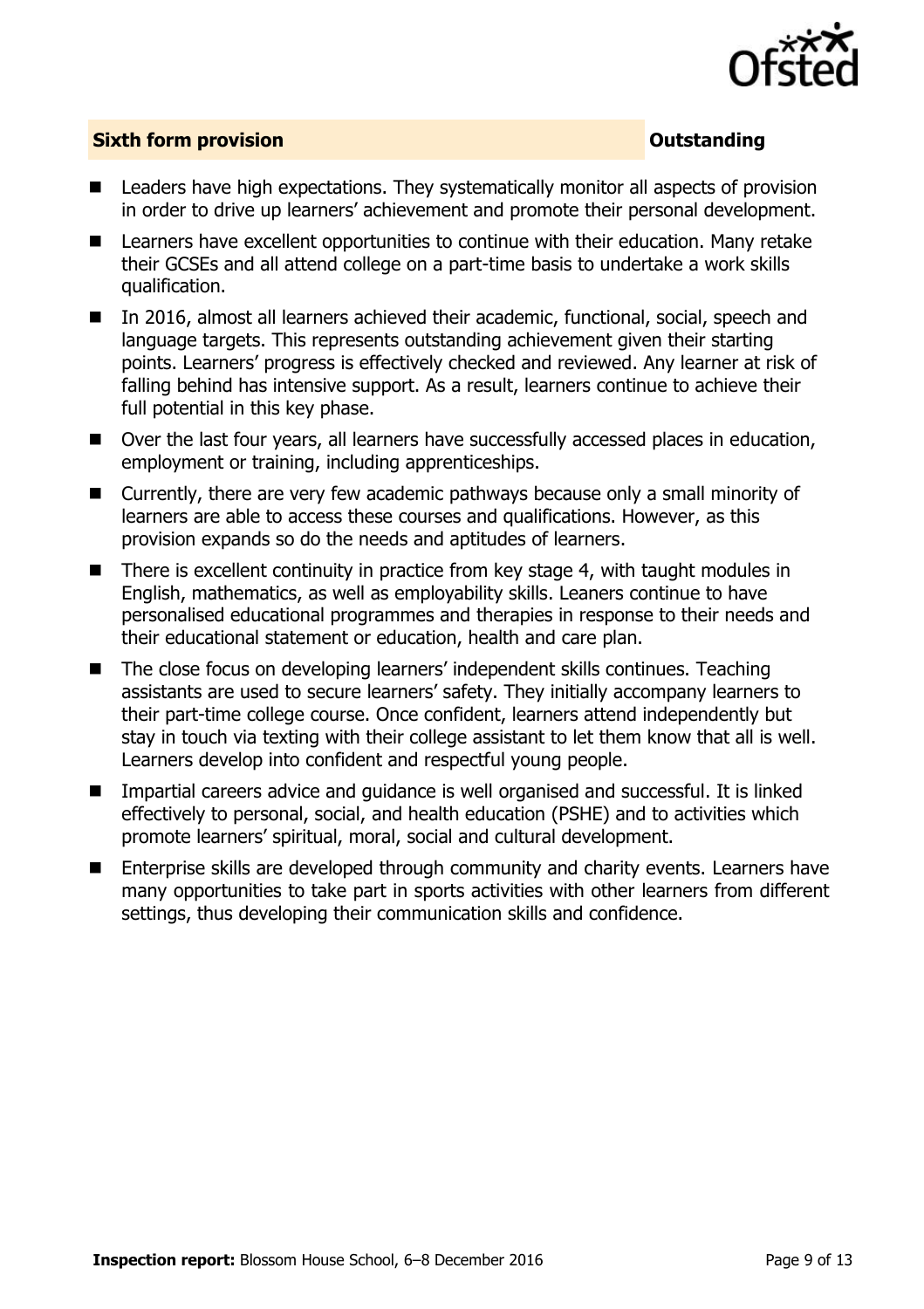

### **School details**

| Unique reference number  | 102694   |
|--------------------------|----------|
| DfE registration number  | 315/6076 |
| <b>Inspection number</b> | 10006008 |

This inspection was carried out under section 109(1) and (2) of the Education and Skills Act 2008, the purpose of which is to advise the Secretary of State for Education about the school's suitability for continued registration as an independent school.

| Type of school                         | Independent special school          |
|----------------------------------------|-------------------------------------|
| School category                        | Independent school                  |
| Age range of pupils                    | 3 to 19                             |
| Gender of pupils                       | Mixed                               |
| Gender of pupils in the sixth form     | Mixed                               |
| Number of pupils on the school roll    | 214                                 |
| Of which, number on roll in sixth form | 27                                  |
| Number of part-time pupils             | 10                                  |
| Proprietor                             | <b>Blossom House School Limited</b> |
| <b>Headteacher</b>                     | Joanna Burgess                      |
| Annual fees (day pupils)               | £35,850-£41,850                     |
| Telephone number                       | 020 89467348                        |
| <b>Website</b>                         | www.blossomhouseschool.co.uk        |
| <b>Email address</b>                   | admin@blossomhouseschool.co.uk      |
| Date of previous inspection            | 6 March 2012                        |
|                                        |                                     |

### **Information about this school**

- Blossom House School is a specialist independent day school which provides education for pupils aged from three to 19 years. Almost all pupils have a statement of special educational needs or an education, health and care plan. All pupils have speech, language and communication difficulties, as well as often complex and diverse additional learning difficulties.
- The school opened in 1993. The school's last standard inspection was in March 2012, when its overall effectiveness was judged to be outstanding and all the independent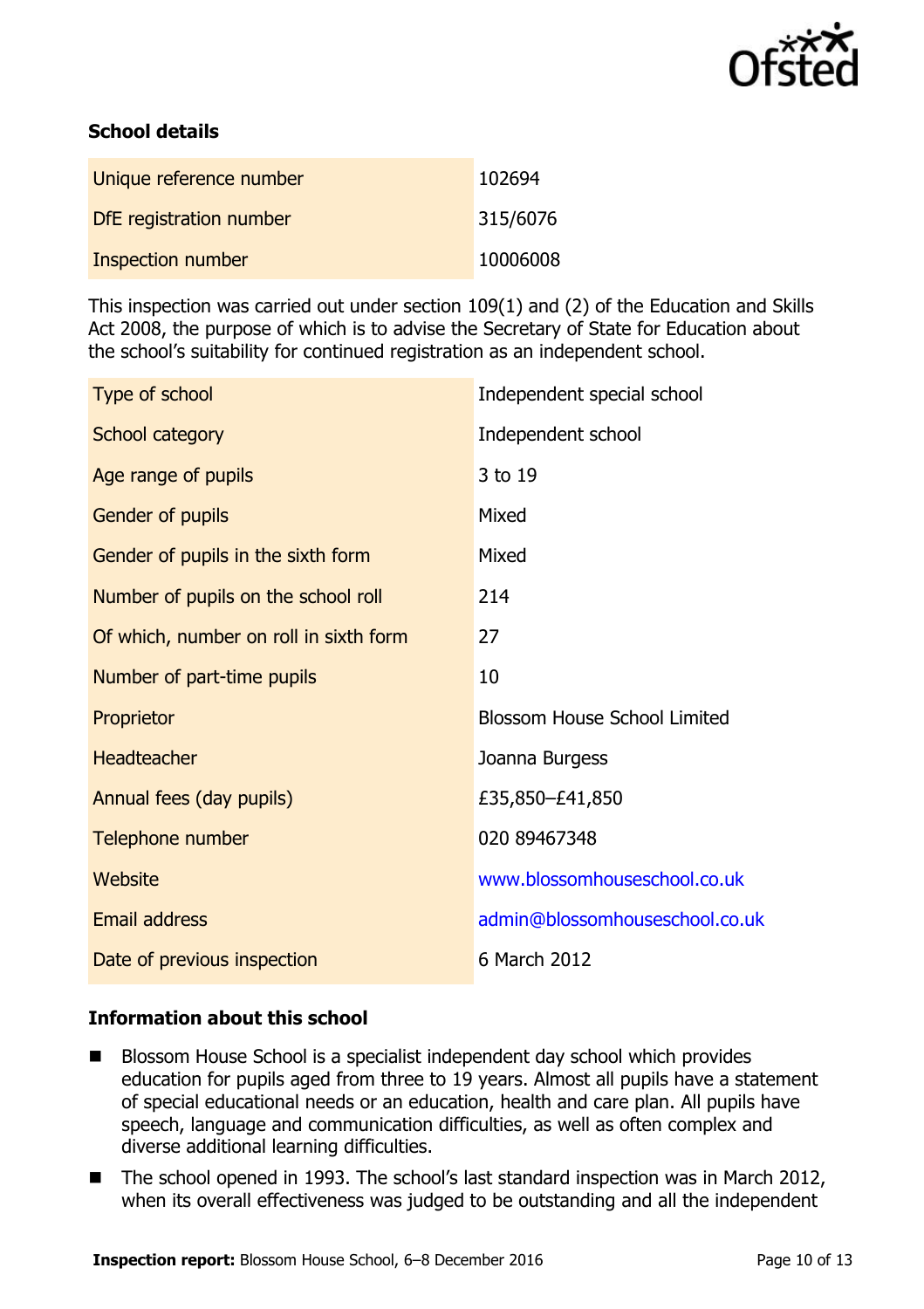

school standards were met.

- Since that inspection the school has relocated to two new and separate sites. Both the Euston and Motspur Park sites have early years provision for children aged between three and five years. Year 1 pupils also attend this provision. The Euston site is a much smaller setting for pupils up to eight years of age. Currently, 12 pupils attend this provision. The Motspur Park setting is much larger and is situated in the borough of Merton. It provides education for pupils aged from three to 19 years, including a post-16 provision. At the time of this inspection, there were 59 primaryaged pupils, 104 secondary-aged pupils and 27 post-16 learners.
- Post-16 learners attend school for two and half days. For the remainder of the school week learners attend alternative provision at three further education colleges. These are NESCOT, South Thames and Kingston Art College.
- Pupils are placed by 24 London boroughs and almost all have their places funded by their local authority.
- The school aims to 'provide a communication centred environment where children with a range of speech, language and communication difficulties are supported in all areas of their learning'.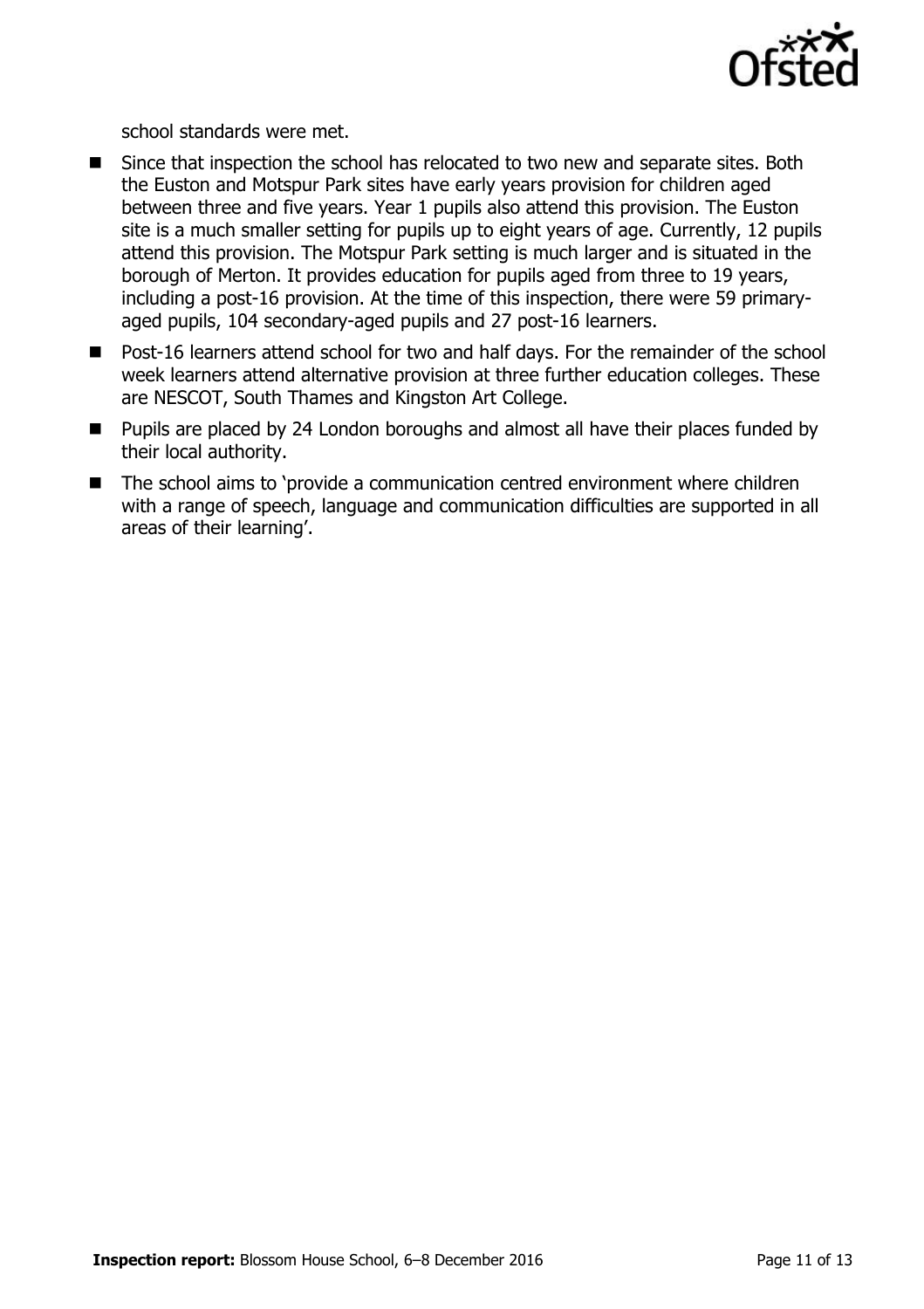

#### **Information about this inspection**

- Inspectors visited almost every class in a series of short observations of lessons on both sites.
- During visits to classrooms, inspectors looked at pupils' work and spoke with pupils about their learning. Inspectors heard pupils of different abilities read, including the most able and those who find reading difficult.
- Inspectors held discussions with senior leaders, middle leaders, therapists, teachers, parents and pupils. A telephone discussion was also held with an external partner supporting the school.
- Inspectors observed pupils during lunchtimes and breaks, and on arrival and departure from school.
- Inspectors took account of the views of 81 responses to Parent View, the online Ofsted questionnaire, and spoke to a range of parents through informal discussions.
- $\blacksquare$  Inspectors took account of 116 responses to the staff questionnaire.

#### **Inspection team**

Mary Hinds, lead inspector **Her Majesty's Inspector** 

**Sue Bzikot Contract Contract Contract Contract Contract Contract Contract Contract Contract Contract Contract Contract Contract Contract Contract Contract Contract Contract Contract Contract Contract Contract Contract C**